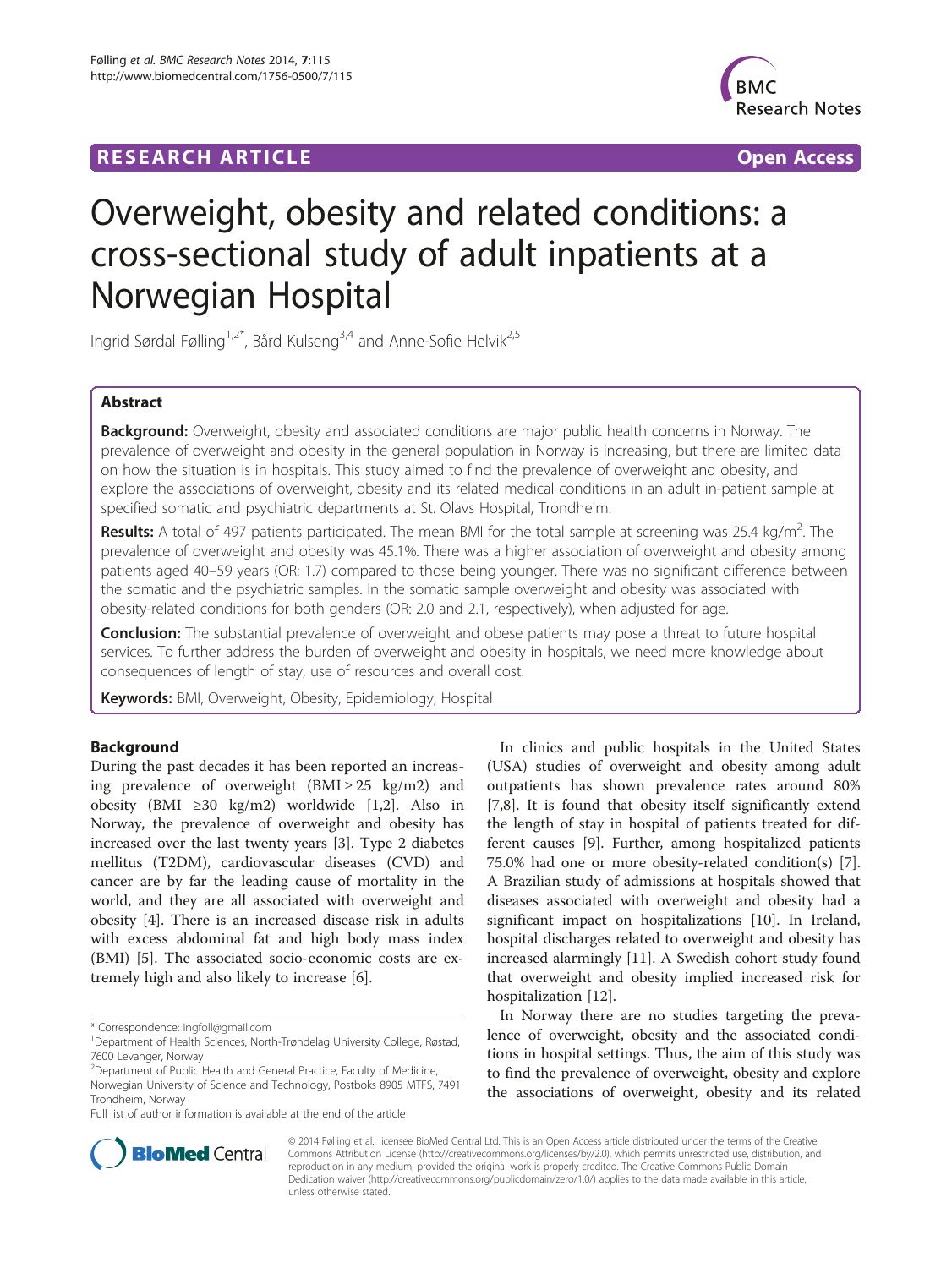medical conditions in an adult Norwegian hospitalized sample.

This article reports an image of the impact of overweight, obesity and its related diagnoses at a Norwegian hospital.

### Methods

This study was based on a cross-sectional study design where adult inpatients at selected departments at St. Olav's Hospital, Trondheim University Hospital were assessed at a specified time point.

#### Participants

The study sample consisted of 497 adult patients (18 years or older) from somatic  $(n = 356)$  and psychiatric  $(n = 141)$ departments, who were hospitalized a specific day and hour in spring 2007. Totally 532 patients were hospitalized at selected departments at the inclusion time, but 23 patients were excluded from measures (terminal or too somatically ill = 11, to disabled = 4, in a too bad psychiatric shape = 7, pregnant women = 1) and 12 patients declined to participate (93.4% participation rate).

#### Measures

Gender, age, height and weight (for BMI), and diagnoses were collected. Standardized height measurement was used to measure height. Height was measured without shoes and noted to the nearest centimeter. Newly recalibrated hospital scales were used to do the measure of weight. The subjects were weighted wearing light clothing and without jacket, shoes or outdoor garments, and the weight were noted to the nearest half kilogram. BMI was calculated and criteria for underweight, normal weight, overweight, and obesity used in the present study were consistent with the definitions set forth by the World Health Organization (WHO) where underweight = BMI  $\leq 18.5$  kg/m<sup>2</sup>, normal weight = BMI 18.5-24.9 kg/m<sup>2</sup> overweight = BMI 25.0-29.9 kg/m<sup>2</sup> and obesity = BMI ≥30 kg/m<sup>2</sup> [\[13\]](#page-5-0). Obesity-related conditions used were those diagnoses with well-established epidemiological associations with obesity: T2DM (E11-E 14), hypertension (I10- I 15), dyslipidemia (E 78.0-E 78.9), and coronary artery disease (I 20- I 25, I 70- I 79), osteoarthritis (M 15- M 19), cerebral vascular accident (I 60- I 69), chole-lithiasis (K 80) and sleeping apnea (G 47 3) [\[14\]](#page-5-0).

# Study procedures

Patients who gave informed consent to participate, or had measured data from the hospital records to do a retrospective chart review, were included in the data collection. The data was collected by trained nurses at each selected department at the hospital. The patients who did not have their height and weight in their chart, got an information letter where they were informed about the nature of the study, and they reported back to the responsible nurses their personal consent. All data collected were anonymous;

there were no names of individuals, or other id number referring back to the participants. The survey was approved by the Norwegian Data Inspectorate and the Regional Ethical Committee for Medical Research.

#### Statistical analysis

Statistical Package for the Social Sciences for Windows (SPSS Inc. Illinois, US, version 16.0) was used to analyze the data. The material was controlled before the analysis.

The continuous variables for males and females were tested for normality by results of the Kolmogorov-Smirnov Statistic. This was done separately for males and females. All the continuous variables had significant results ( $p < 0.0001$ ), suggesting violation of the assumption of normality. They were transformed to fit the normality distribution and independent sample t-test with and without equal variance (based on Levene's test) was further used to investigate difference in gender, and difference at somatic and psychiatric departments for each of the continuous variables.

Logistic regression analysis (with the method Enter) was first used to study associated factors with having a BMI tied to overweight and obesity ( $\geq 25$  kg/m<sup>2</sup>) vs. underweight and normal weight  $(\leq 25 \text{ kg/m}^2)$  together. Unadjusted and adjusted logistic regression analyses, were performed by departments (somatic and psychiatric), gender and age strata as independent variables. The second outcome, in the somatic sample, having obesity-related conditions or not, was studied in crude and adjusted odds ratio analysis stratified by gender. BMI categories and age strata were independent variables that were adjusted for. Gender and age had an interaction effect. Statistical significance was set at  $p \leq 0.05$  for all comparisons.

# Results

# Sample characteristics

A total of 497 hospitalized adult patients at St. Olavs Hospital participated in the study, of whom 243 (48.8%) were males. The mean BMI for the total sample at screening was  $25.4 \text{ kg/m}^2$ . The general characteristics (age, height, weight and BMI) of the male and female patients studied according to somatic and psychiatric departments are presented in Table [1.](#page-2-0)

#### Prevalence and associations of overweight and obesity

Totally for this study, 224/497, 45.1% were overweight or obese ( $\geq 25 \text{ kg/m}^2$ ). A number of 133/497, 26.8% were overweight and 91/497, 18.3% were obese. The prevalence of overweight and obesity was quite similar at the somatic departments (i.e. 163/356, 45.8%) and at the psychiatric departments (i.e. 61/141, 43.3%), see Table [2](#page-2-0). In total, nearly half of the males (i.e. 115/243, 47.3%) and females (i.e. 109/254, 42.9%) were either overweight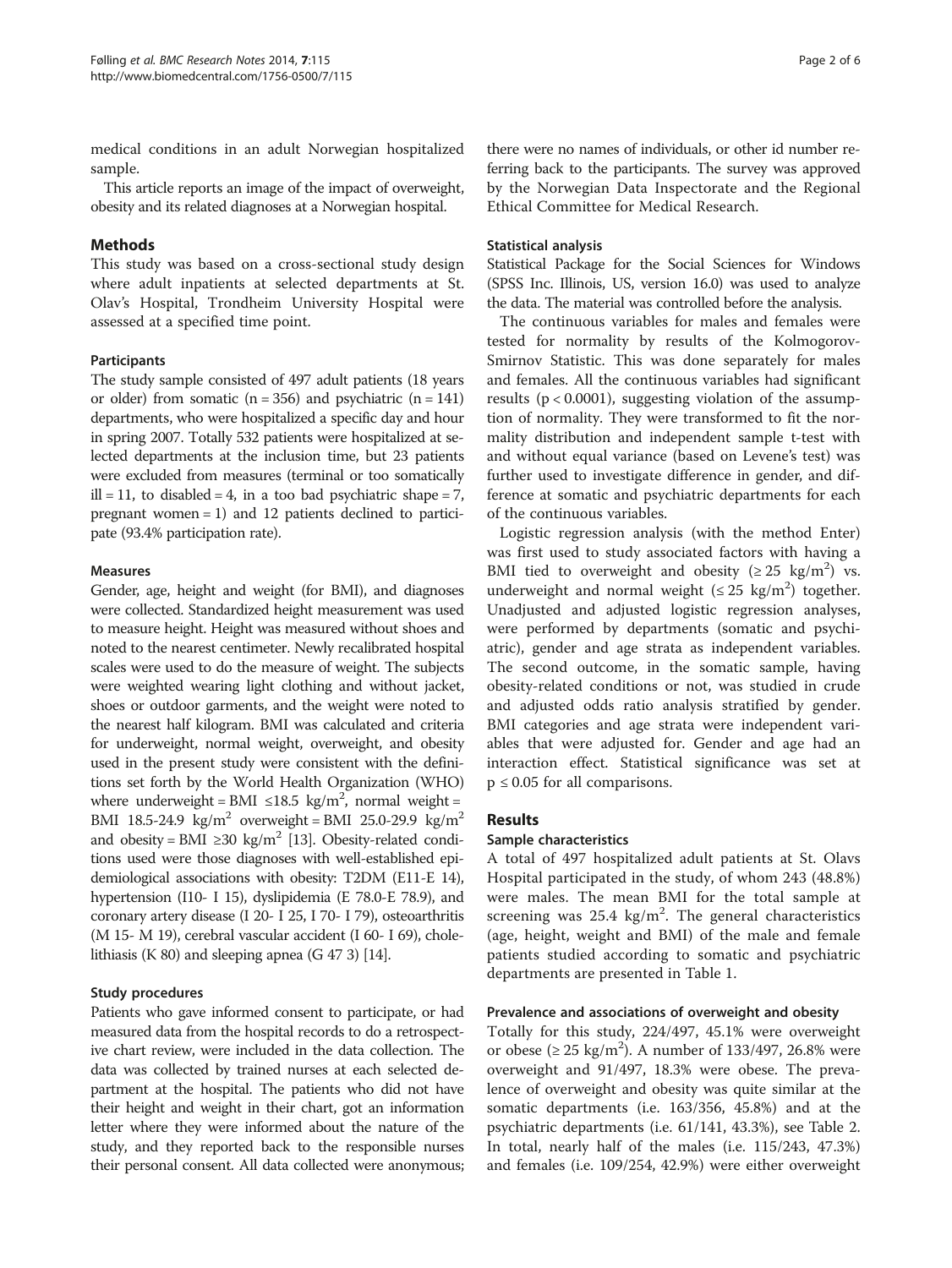| <b>Variables</b> | Somatic ( $N = 356$ ) |                     | Psychiatric ( $N = 141$ ) |                    |
|------------------|-----------------------|---------------------|---------------------------|--------------------|
|                  | Males $(n = 194)$     | Females $(n = 162)$ | Males $(n = 49)$          | Females $(n = 92)$ |
| Age(yrs)         | 65.27 (17.75)         | 63.20 (19.91)       | 38.39 (14.09)             | 42.82 (18.61)      |
| Height(cm)       | 177.38 (7.76)         | 164.51 (7.22)       | 178.41 (8.06)             | 165.45 (6.58)      |
| Weight(kg)       | 79.51 (18.57)         | 69.53 (17.14)       | 81.87 (17.98)             | 69.23 (17.42)      |
| BMI $(kq/m^2)$   | 25.19 (5.30)          | 25.67 (6.44)        | 25.59 (4.69)              | 25.28 (6.08)       |

<span id="page-2-0"></span>Table 1 Basic characteristics of study sample by departments and gender ( $N = 497$ )

 $Yrs = years$ ,  $cm = centimeter$ ,  $kq = kilograms$ ,  $BMI = body$  mass index.

()Standard deviation.

or obese. The prevalence of overweight and obesity was not statistically significant associated with gender or departments. In crude and adjusted odds ratio analyses, the odds for overweight and obesity was statistically significant increased for the age strata of 40–59 years compared to those being younger, OR being  $1.76$  (CI = 1.0-3.0) and 1.73 (95% CI = 1.0-3.0), respectively (Table 2).

#### Obesity-related conditions in the somatic sample

Since only one person (1/141, 0.7%) in the psychiatric sample was diagnosed with an obesity-related condition, analysis of obesity-related conditions in this subgroup was made impossible. The conditions reported in the somatic sample were: T2DM, hypertension, dyslipidemia, coronary artery disease, osteoarthritis, cerebral vascular accident and cholelithiasis. In total, 232 obesityrelated conditions (69 main- and 170 secondary conditions) were registered in a little less than half of the somatic patients (i.e. 144/356, 40%). The clinical diagnosis of obesity was documented as a main diagnosis in only three of the 91 patients (3.3%) with a BMI of  $\ge$  $30 \text{ kg/m}^2$ .

### Table 2 Unadjusted and adjusted odds ratio (OR) with 95% confidence interval (CI) for overweight and obesity<sup>A</sup> in relation to departments, gender and age strata  $(N = 497)$

|                  | N(%)       | OR (95% CI)           | Adjusted OR (95% CI) |
|------------------|------------|-----------------------|----------------------|
| Departments      |            |                       |                      |
| Psychiatric      | 61(43.3)   | 1.0                   | 1.0                  |
| Somatic          | 163 (45.8) | 1.11(0.61, 1.33)      | 1.05(0.66, 1.67)     |
| Gender           |            |                       |                      |
| Males            | 115(47.3)  | 1.0                   | 1.0                  |
| Females          | 109 (42.9) | 1.19 (0.84, 1.70)     | 1.16(0.81, 1.67)     |
| Age strata (yrs) |            |                       |                      |
| 18-39            | 21(41.2)   | 1.0                   | 1.0                  |
| 40-59            | 30 (61.2)  | 1.76 (1.04, 2.98)     | 1.73 (1.01, 2.96)    |
| 60-79            | 52 (50.5)  | 1.54(0.97, 2.45)      | 1.47 (0.87, 2.48)    |
| $\geq 80$        | 12 (30.0)  | $0.83$ $(0.46, 1.48)$ | 0.79(0.42, 1.51)     |

ACategory definitions are based on World Health Organizations (WHO's) cutoffs. Underweight and normal weight = BMI  $\leq$  25 kg/m<sup>2</sup>, Overweight and obesity =  $BMI \geq 25$  kg/m<sup>2</sup>. .

In crude and adjusted analyses, the odds for having obesity-related conditions were about doubled among both male- and female patients being overweight or obese compared to those being normal- or underweighted. The age adjusted odds for obesity-related conditions was in males and females 2.0 (95%  $CI = 1.11$ -3.74) and 2.1 (95% CI = 1.0-4.4), respectively (Table [3](#page-3-0)). Higher age increased the odds for obesity-related conditions, and especially in the oldest females (OR: 11.9, 95%  $CI = 2.9 - 48.5$  in females 80 years or more).

#### **Discussion**

As the first study to detect the prevalence of overweight, obesity and related conditions in a Norwegian inpatient sample; we found overweight and obesity common as a total of 45.1% were either overweight or obese. Those aged 40–59 years had a higher risk (OR: 1.7) of being overweight and obese compared to those aged 18–39 years. Obesityrelated conditions were more pronounced in 60–79 year olds and  $\geq 80$  year olds, for both male- (OR: 3.7 and 3.9) and female (OR: 3.5 and 11.9) patients. There was no difference between the somatic and psychiatric samples in terms of being overweight or obese. Only 3/91 patients (3.3%) with a BMI of  $\geq$  30 kg/m<sup>2</sup> had documented a clinical diagnosis of obesity.

#### Comparisons

As one could expect, the odds for being overweight or obese in the hospitalized adults were increased in those aged 40–59 years A study at an hospital in the USA have reported the highest mean BMI within the same age strata [[15](#page-5-0)] and a Swedish study found obese patients to have increased risk of more acute hospital admissions and more bed days when they were in the same age strata [\[12](#page-5-0)].

A review has found that secular trends of the overweight and obesity-related diseases indicate the emerging disease impact of the obesity epidemic [[16](#page-5-0)]. In the somatic department in our study 40.0% of the patients had one or several obesity-related conditions which is a lower proportion than reported from an hospital in the USA (75.0%) [\[7\]](#page-5-0). In the psychiatric department, only one patient had an obesityrelated condition reported in the medical record. Studies have reported weight gain to be associated with the use of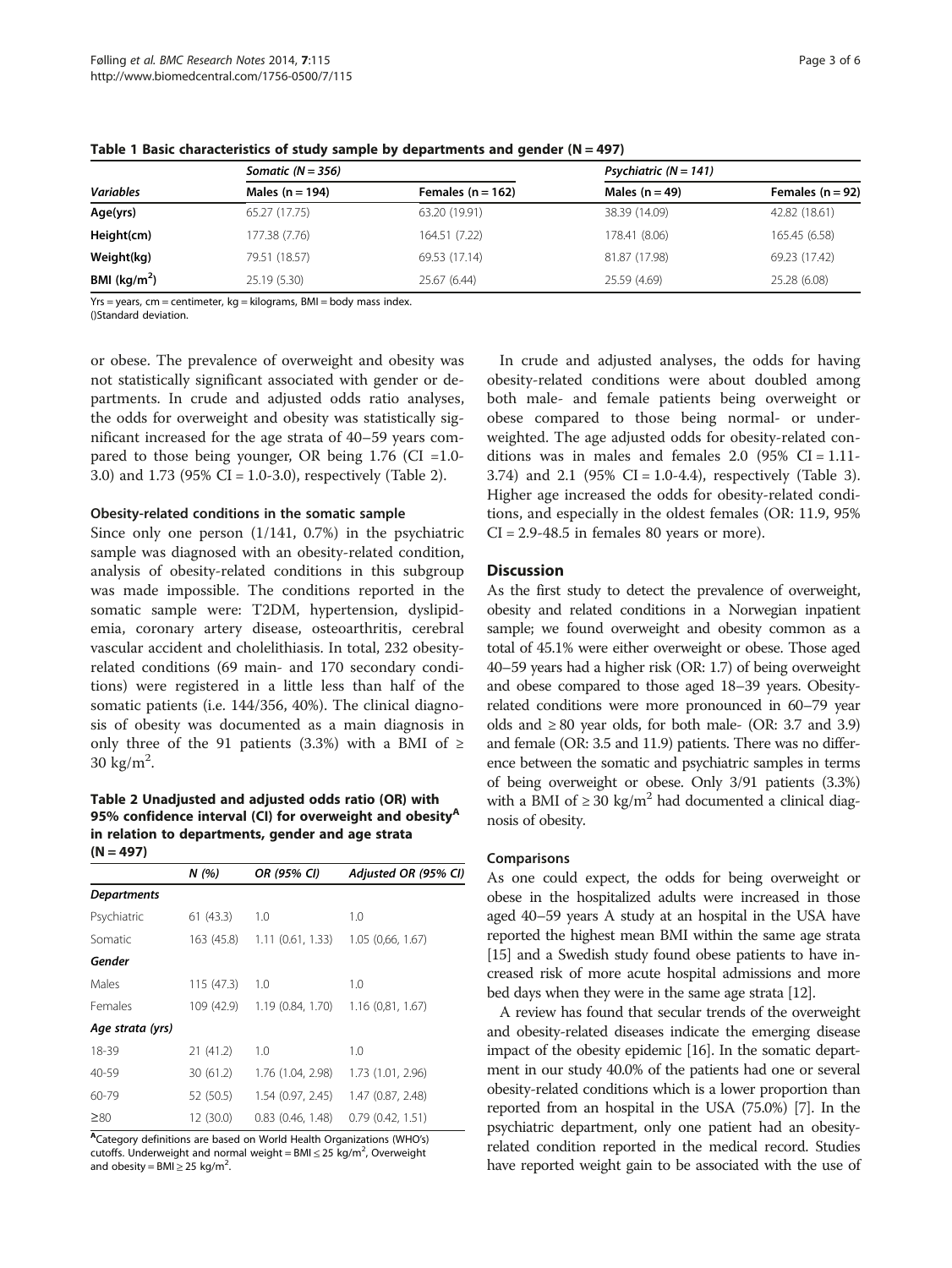|                                    | <b>Males</b>       |                    | <b>Females</b>      |                       |
|------------------------------------|--------------------|--------------------|---------------------|-----------------------|
|                                    | Crude OR           | <b>Adjusted OR</b> | Crude OR            | <b>Adjusted OR</b>    |
| <b>BMI-categories</b> <sup>A</sup> |                    |                    |                     |                       |
| Under/normal                       | 1.0                | 1.0                | 1.0                 | 1.0                   |
| Over/obese                         | 1.84 (1.03, 3.26)  | 2.03(1.11, 3.74)   | 1.97(1.03, 3.77)    | 2.09(0.99, 4.41)      |
| Age strata (yrs)                   |                    |                    |                     |                       |
| 18-39                              | 1.0                | 1.0                | 1.0                 | 1.0                   |
| 40-59                              | 1.90 (0.55, 6.59)  | 1.62 (0.46,5.72)   | 0.73(0.14, 3.61)    | $0.66$ $(0.13, 3.32)$ |
| 60-79                              | 3.80 (1.32, 10.97) | 3.71 (1.27, 10.85) | 4.10 (1.09, 15.37)  | 3.48 (0.91, 13.28)    |
| $\geq 80$                          | 3.40 (1.07, 11.01) | 3.87 (1.18, 12.66) | 12.00 (2.98, 48.26) | 11.89 (2.91, 48.51)   |

<span id="page-3-0"></span>Table 3 Unadjusted and adjusted odds ratio (OR) with 95% confidence interval (CI) for having obesity-related diagnoses at somatic departments by gender  $(N = 356)$ 

 $^{\mathsf{A}}$ WHO's cutoffs. Under/normal = BMI  $\leq$  25 kg/m<sup>2</sup>, Over/obese = BMI  $\geq$  25 kg/m<sup>2</sup> .

many psychotropic medications, including antidepressants, mood stabilizers and antipsychotic drugs [\[17](#page-5-0)], but in this study we did not have any information about medications. However, studies from the general population have shown that increased weight occurs frequently in persons with certain mental disorders, and may be particularly relevant in mood, anxiety, and personality disorders [[18,19\]](#page-5-0). Also, in general population studies, a wide range of somatic diseases have been found associated with increased weight [\[1,4\]](#page-5-0). In the present study, we found no differences between the prevalence of overweight and obesity in somatic and psychiatric departments, which may be explained by the type of subgroups they represent of the normal population.

It may be difficult to compare studies from hospitals internationally because of differences in the organizations of the hospitals, diagnoses treated, ethnicity, age, social inequalities and disease panorama of the patients. With these restrictions in mind we would like to mention that an hospital study from USA reported an even higher mean BMI (30.8 kg/m<sup>2</sup>) [[7\]](#page-5-0) and found overweight and obesity much more prevalent [[7,8\]](#page-5-0) than the results from this study, which may reflect the prevalence of overweight and obesity in the USA [[20\]](#page-5-0). This hospital sample, as a sub group of the general Norwegian population may reflect the rising prevalence of overweight and obesity in Norway [\[3,21](#page-5-0)]. However, in the present study the mean BMI at St. Olavs Hospital seemed to be lower than the mean BMI of the general population at the same time period [\[3](#page-5-0)]. More specifically, prevalence of overweight and obesity seemed lower and the prevalence of underweight seemed higher in the hospital compared to the general Norwegian population [[3\]](#page-5-0).

#### Limitations and strengths

Several limitations and strengths of this study must be considered.

The present cross-sectional design gives limited ability to elucidate causal relationships between risk factors and

overweight and/or obesity. Even if it is a significant difference in obesity-related conditions among overweight and obese patients compared to those with underweight and normal weight, it does not necessarily mean that it is because of overweight and obesity. It must be taken into consideration that it can be other confounding factors like smoking, physical activity, and genetic heredity that may have caused some of the conditions.

Because of the cross sectional study design we cannot say anything about age contributes to the occurrence of obesity-related conditions or if excess weight over time contributes to diagnoses. Nevertheless, we can see that obesity-related conditions were more pronounced in older patients.

Furthermore, due to the design of the study, we cannot state anything about the length of stay of hospitalization at time of data collection.

In our study, the measuring of height and weight was done with the same procedure of trained nurses. The scales were newly controlled and recalibrated so the measures of the weights were valid. The staffs could collect the data via retrospective chart reviews if this information existed (not older than two weeks). Otherwise the weight were measured rather than self-reported, which strengthens the study. Self-reported height and weight may lead to misclassification of the prevalence of obesity, as participants overestimate or underestimate height, weight or both [[22\]](#page-5-0).

The prevalence of overweight and obesity may look different when the different measurements of overweight and obesity are used; BMI, waist-hip-ratio, waist circumference and skin fold thickness. The WHO's limits of BMI categories have proven to be fairly robust for classifying obesity across populations. Because it may not correspond to the same degree of fatness in different individuals it should be considered as a rough guide [\[1](#page-5-0)]. However, these had likely little overall impact on the analysis as the BMI was the most likely measure to use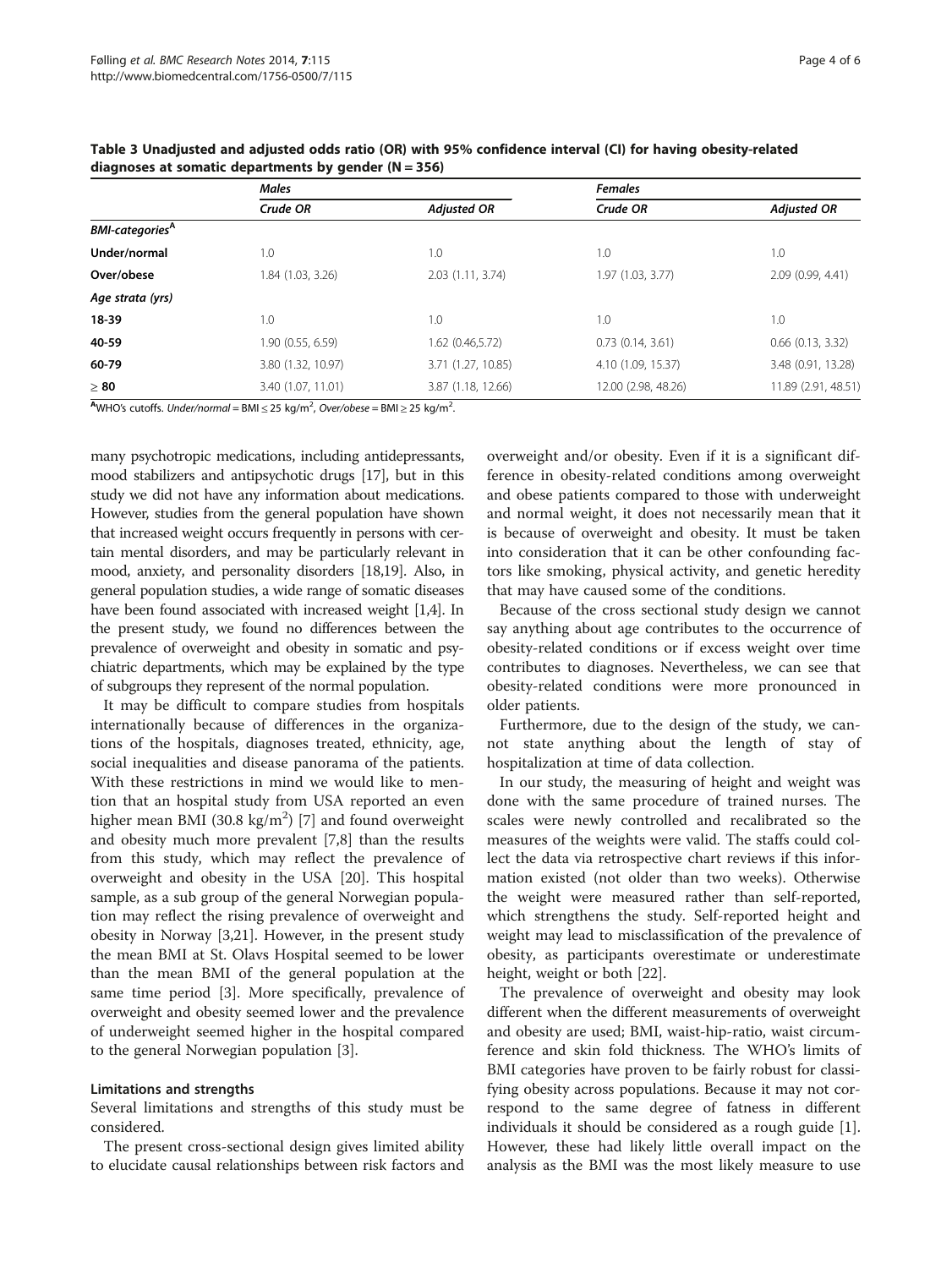because it provides the most useful population-level measure of overweight and obesity as it is the same for both sexes and for all ages of adults.

Despite the limitations, the findings add to our understanding of the epidemiology of overweight and obesity in an adult Norwegian in-patient population. Furthermore, this study provides new data from St. Olavs Hospital, University Hospital of Trondheim, Norway.

### Future challenges

The increasing prevalence of obesity and its related conditions are likely to pose a serious challenge to the health care systems in western countries [\[23](#page-5-0)]. The obesity epidemic is an actual public health crisis which is global and is affecting countries all over the world both in countries with both high- and low- income [[1](#page-5-0)]. This study was a beginning of the determination of the magnitude of the overweight and obesity problem in Norwegian hospitals.

According to the health burden and the fact that obesity is increasing in the Norwegian population, the results of this study indicate that obesity and related conditions may be under-documented in hospital settings. As mentioned previously, only one patient was diagnosed with T2DM in the psychiatric sample, which may indicate an under-registration in diagnoses of psychiatric patients. Also the rate of patients diagnosed with obesity may have been under-documented when only a few patients were diagnosed with obesity. Svendsen et.al found that obese patients with T2DM are seldom correctly registered with the secondary diagnosis of obesity [\[24\]](#page-5-0). Also in one hospital in USA they found that obesity was documented in only a few portions of the obese patients [\[7](#page-5-0)]. In another hospital from USA were 49% of admitted patients obese, and obesity was only documented in 19% of the admission notes [[25](#page-5-0)]. Results from studies among providers suggest that providers do not document obesity because it is not considered to be an acute issue. They also elect not to address obesity because of three main reasons; they lack the time, the knowledge, and they are in believes that their efforts will be unsuccessful [[25\]](#page-5-0). It is also possible that health care professionals pay more attention to the complications of obesity rather than to obesity itself.

A question that still remains unanswered is whether overweight and obese patients have longer hospital stays in Norwegian Hospitals. Future studies in Norway should try to investigate connections between overweight, obesity and duration of hospitalization. Literature from other countries has found higher proportion of hospitalizations related to obesity-associated conditions [\[11,12,26,27\]](#page-5-0). Additional, studies have found hospital-treatment costs higher for obese and overweight patients than normal weight patients [[10,11,27,28](#page-5-0)]. It would also be interesting to get more knowledge about the use of medications, and equipment

related to overweight and obese patients in Norwegian hospitals, which also is an aspect of economic impact. Assessment of the infrastructure; the use of beds and workload on patients with increased weight may be a future challenge for the hospitals. Overweight and obese patients may already be an undocumented problem affecting both hospitals and the primary health care. More research would help to address the burden of overweight and obesity in Norway. It had been additional knowledge to repeat the study in Norwegian hospitals and conduct a multicenter study in the future to see differences in time trends and longitudinal investigate the development in prevalence of overweight, obesity and related diagnoses in hospitalized patients. Regular time trend monitoring of overweight, obesity and related conditions are essential regarding treatment, management and to initiate preventive strategies.

#### Conclusions

In summary, excess body weight appears to be quite common among somatic and psychiatric patients at a Norwegian Hospital. There were no differences between the somatic and psychiatric sample regarding the prevalence of overweight, obesity or related diseases. We found middle aged hospitalized people to be more associated with being overweight and obese than their younger counterparts. Regardless of age; overweight and obesity are independent associated with having obesity-related conditions in the somatic sample.

If the prevalence rates of overweight and obesity in Norway continue to increase we may see a high amount of lifestyle diseases at the hospitals in the future. This study encourages further research to increase knowledge of lengths of stay and uses of resources related to overweight and obese patients in Norwegian hospitals. How much the epidemic of overweight and obesity influences the Norwegian health care system is still unknown.

#### Competing interests

The authors declare that they have competing of interest.

#### Authors' contributions

BK conceived the idea of the study in collaboration with IF and ASH. ISF drafted the manuscript and ASH supervised writing and critically reviewed the article. All authors were involved in determining the main contents of the article. All authors read and approved the final manuscript.

#### Acknowledgements

IF were supported by educational grant from Kontaktutvalget, St. Olavs Hospital and the Faculty of Medicine, Norwegian University of Science and **Technology** 

We would like to thank the nursing staff at St. Olav University Hospital, especially the head nurses at each somatic unit. We would gratefully acknowledge Dr. philos Valentina Iversen for the good help of collecting data at the psychiatric department.

#### Author details

1 Department of Health Sciences, North-Trøndelag University College, Røstad, 7600 Levanger, Norway. <sup>2</sup>Department of Public Health and General Practice, Faculty of Medicine, Norwegian University of Science and Technology, Postboks 8905 MTFS, 7491 Trondheim, Norway. <sup>3</sup>Research Centre for